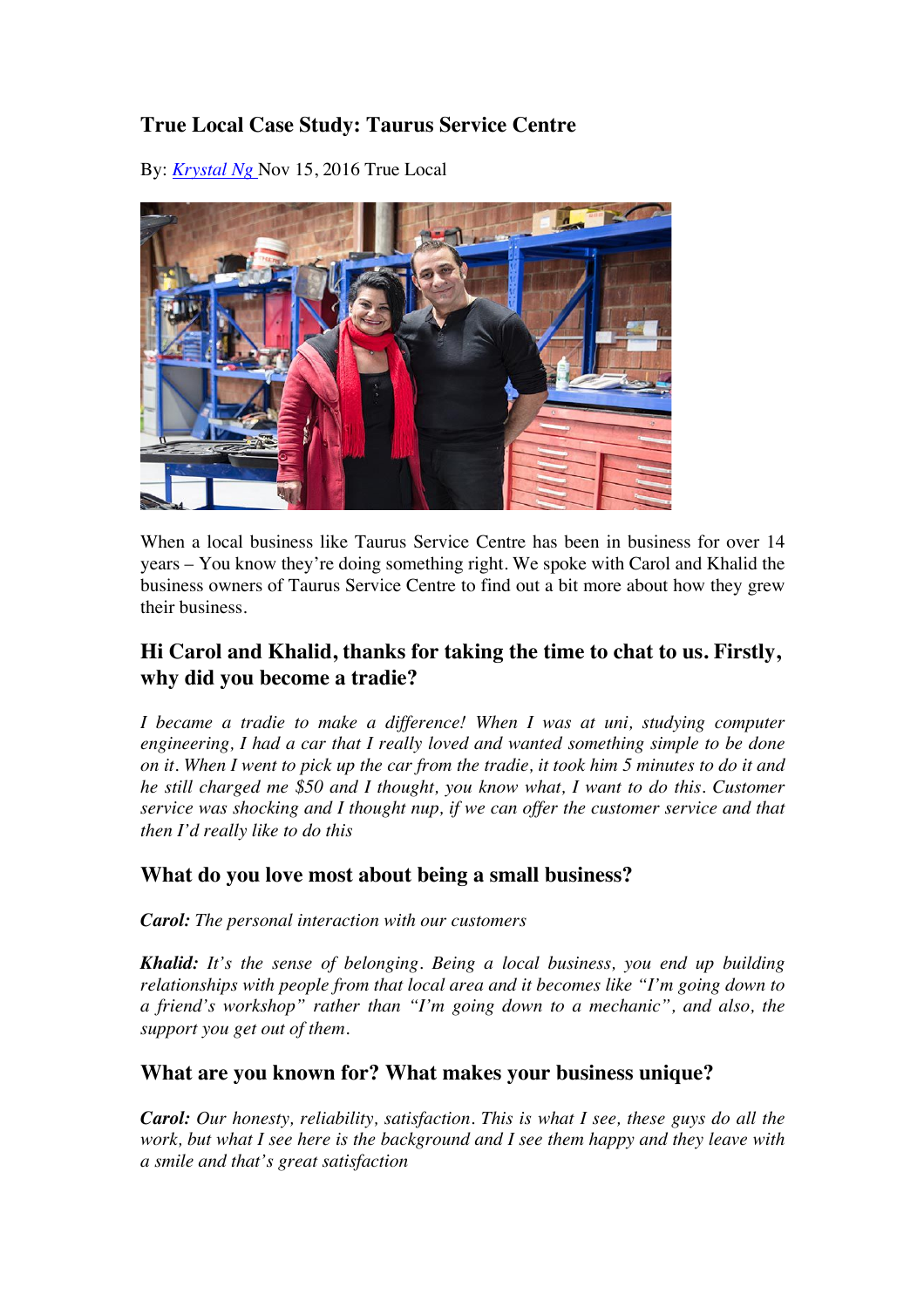*Khalid: What makes us different is that there's no surprises – we always communicate with the customers so when they come in, they know exactly what they are in for. So they come in with a smile and leave with a smile because there's no hidden surprises.*

*Carol: We're upfront with them and tell them this is what needs to be done. We don't work until they've given their approval and they feel a lot more secure that way. They know we're not ripping them off and we give them the options of what can wait and what can't, so you speak with them and educate them. Not everyone is mechanically minded so therefore the way the guys represent themselves and speak with their customers, they understand it and they feel the importance of knowing exactly what needs to be done.*



## **What is your top piece of advice for someone about to start up a small business?**

*Do your homework. It's not as glamourous as everybody thinks it is. It's a lot of hard work and dedication. Without a doubt, it's very hard. Be prepared… be prepared to be the cleaner up to being the owner because you'll have to do everything with that business.*

## **What are some of the ways you ask your customers to provide feedback with a review?**

*Carol: We've been quite lucky, when we give customers a card from True Local and say, "if you're happy with the work we've done or our service, please, your honest feedback will be great"*

*Khalid: A lot of the new customers get quite excited when they come to pick up the car and they say "we're going to let people know". So I tell them, "if you're going to do that, do me a favour, put your opinion whether it's good or bad because it will*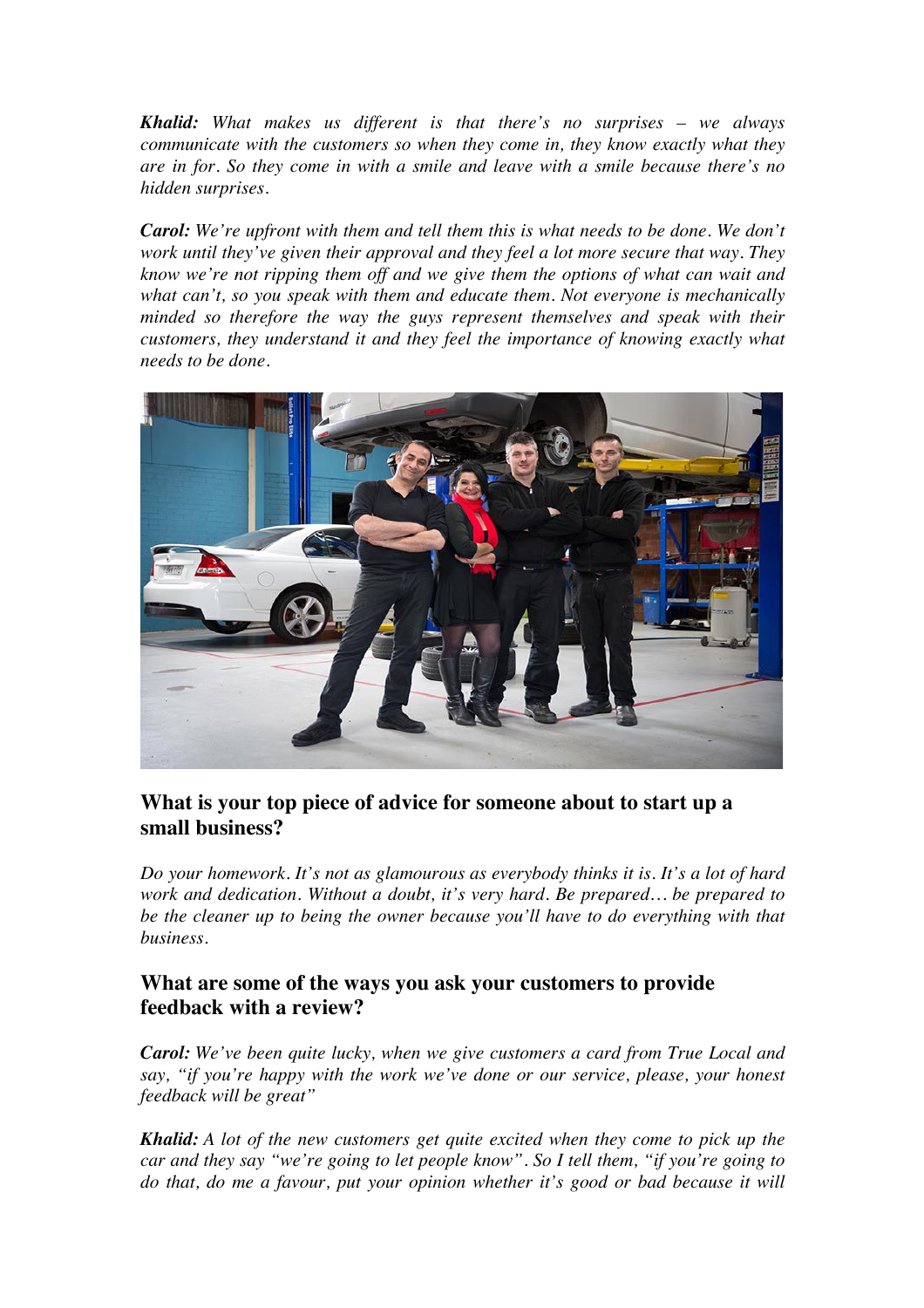*help us improve at the same time". A lot of the people will actually log-on and put a review. People will never tell you to your face that they're not happy, but they're happy to do it behind.*

*Carol: We signed up to True Local in 2006 and we've only had 2 negative reviews.*

*Khalid: We had one guy who gave us 1 star and he completely bagged us – the beautiful thing is, I didn't know about it straight away, but customers have replied back to him and it was awesome. I jumped on and responded saying "if there's something we've done and you're not happy with, we advise that you come back".*

*Carol: We always respond to our reviews – we always thank them for their kind words since they've taken the time and effort.*

## **What advice would you give to other local business who might want to increase their online reviews on platforms like True Local?**

*It works both ways – you work with the customer, and the customer works with you, then that will go around word-of-mouth and people will google and see our True Local listing that always appears on top.*

*For us, a lot of our customers feel obliged to do something in return and it's usually to asking them to give a review to spread the good word. We get cakes, dinners, lunches but we simply ask them to go on True Local and leave a review.*

*[Khalid and Carol have such close relationships with their customers and they know how important it is, especially being a local business.] It's only a small community here and there's so much cut-throat competition, but we deal with it with respect and integrity.*